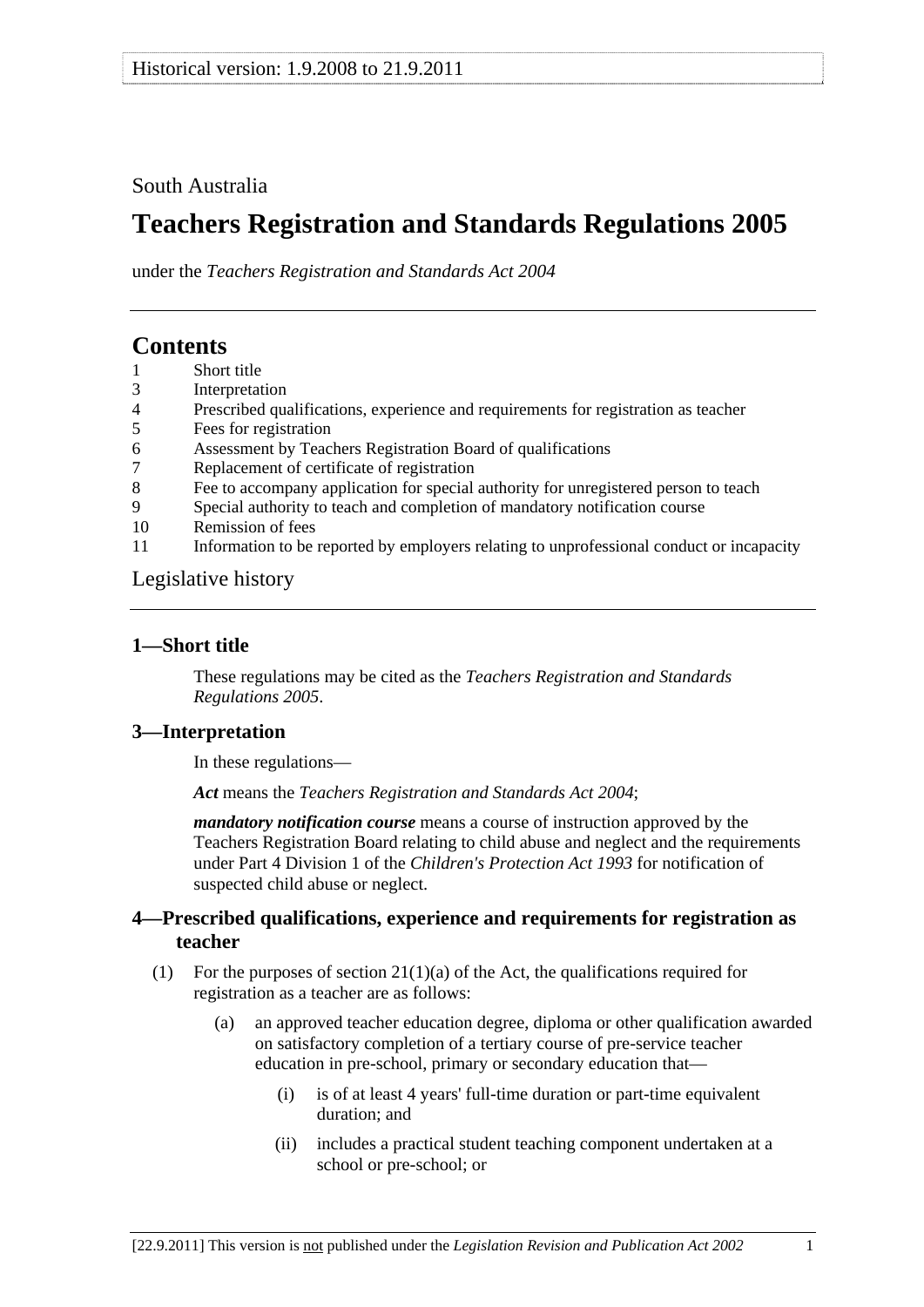<span id="page-1-0"></span> $(b)$  —

- (i) an approved non-teacher education degree, diploma or other qualification awarded on satisfactory completion of a tertiary course that is of at least 3 years' full-time duration or part-time equivalent duration; and
- (ii) an approved postgraduate degree, diploma or other qualification awarded on satisfactory completion of a tertiary course of pre-service teacher education in pre-school, primary or secondary education that—
	- (A) is of at least 1 year's full-time duration or part-time equivalent duration; and
	- (B) includes a practical student teaching component undertaken at a school or pre-school.
- (2) For the purposes of section  $21(1)(a)$  of the Act, the experience required for registration as a teacher is 1 year's full-time (or part-time equivalent of 200 days') satisfactory service as a teacher at a school or pre-school in Australia or New Zealand.
- (3) For the purposes of section  $21(1)(b)$  of the Act, a person must have satisfactorily completed a mandatory notification course during the period of 12 months before an application for registration as a teacher is made.
- (4) However, [subregulation \(3\)](#page-1-0) does not apply to a person who applies for registration as a teacher—
	- (a) before 1 March 2006; or
	- (b) within 2 years after having satisfactorily completed a course of teacher education referred to in [subregulation \(1\)](#page-0-0) during which the person satisfactorily completed a mandatory notification course.
- (5) In this regulation—

*approved* degree, diploma or other qualification means—

- (a) a degree, diploma or other qualification awarded by a tertiary education institution that is a member of the Australian Vice-Chancellor's Committee; or
- (b) a degree, diploma or other qualification that was at any time nationally registered by the former Australian Council on Awards in Advanced Education or the former Australian Council on Tertiary Awards,

but does not include a degree, diploma or other qualification that the Teachers Registration Board has determined is not an appropriate qualification for registration.

#### **5—Fees for registration**

- (1) An application for registration as a teacher must be accompanied by the following fees:
	- (a) \$270; plus
	- (b) if the Teachers Registration Board is required to assess qualifications of the applicant obtained outside Australia or New Zealand—\$100; plus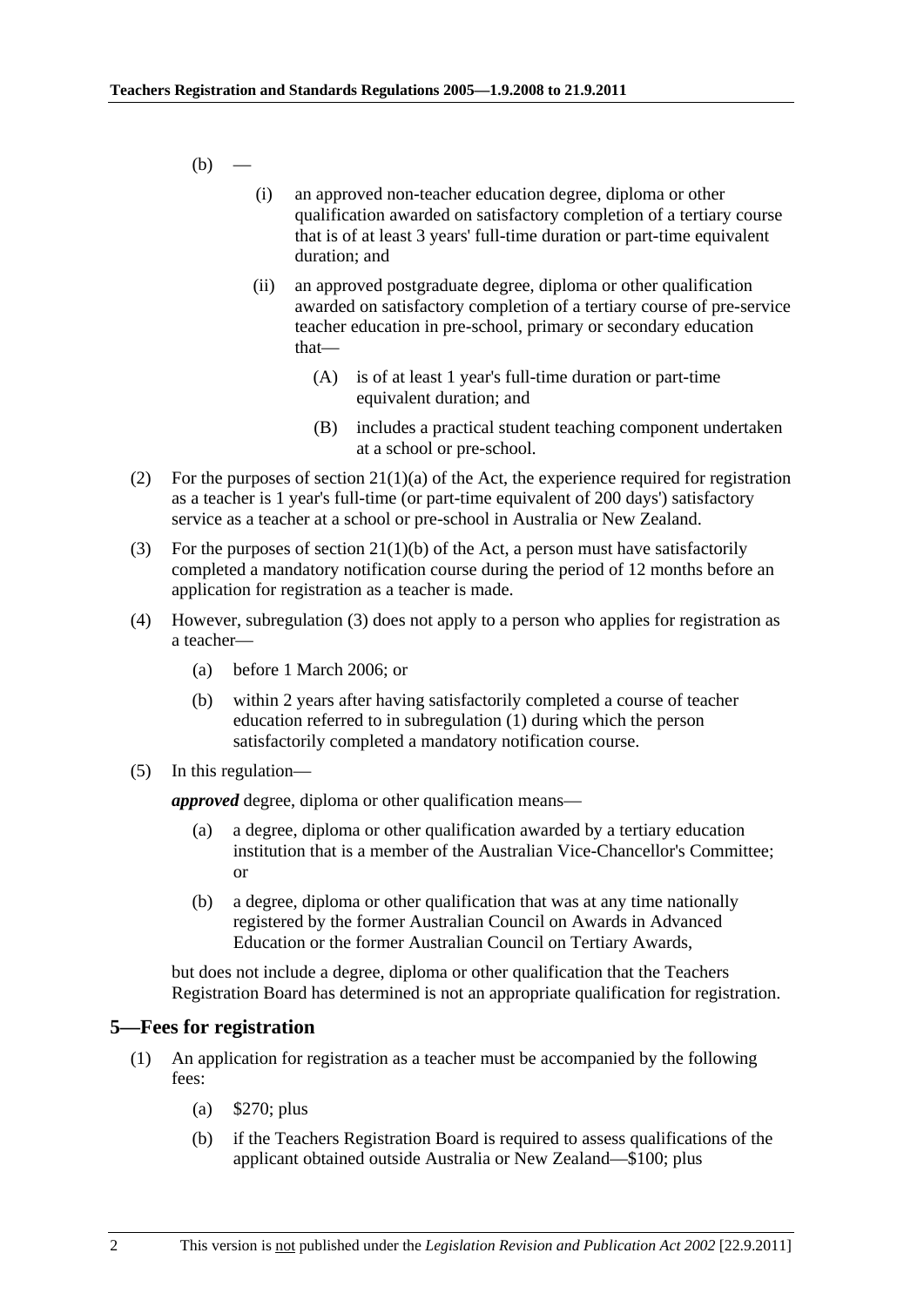- <span id="page-2-0"></span> (c) if the application is made by a person whose name has been removed from the register following a failure to apply for renewal of registration before the expiry of the registration—\$90.
- (2) An application for renewal of registration as a teacher must be accompanied by a fee of \$270.

### **6—Assessment by Teachers Registration Board of qualifications**

- (1) The Teachers Registration Board may, on application, make an assessment as to whether a qualification is an appropriate qualification for registration.
- (2) An application for assessment of a qualification must—
	- (a) be made to the Teachers Registration Board in the manner and form approved by the Board; and
	- (b) be accompanied by a fee of \$100.
- (3) An applicant for assessment of a qualification must provide the Teachers Registration Board with any information required by the Board for the purposes of determining the application, verified, if the Board so requires, by statutory declaration.

### **7—Replacement of certificate of registration**

If a person satisfies the Teachers Registration Board by statutory declaration that his or her certificate of registration as a teacher has been lost or destroyed, the Registrar must, on payment of a fee of \$25, issue to the person a duplicate certificate of registration.

### **8—Fee to accompany application for special authority for unregistered person to teach**

An application for a special authority under Part 6 of the Act must be accompanied by the following fees:

- $(a)$
- (i) if the special authority is to be in force for a period of not more than 12 months—\$90; or
- (ii) if the special authority is to be in force for a period of more than 12 months—an amount of \$90 for each 12 month period, or part of such period, during which the special authority is to be in force; plus
- (b) an amount specified by the Teachers Registration Board, being the amount payable by the Board for the conduct by the Board of a criminal record check relating to the applicant.

#### **9—Special authority to teach and completion of mandatory notification course**

 (1) A person granted a special authority under Part 6 of the Act, must within 3 months after the grant of the authority, satisfactorily complete a mandatory notification course.

Maximum penalty: \$5 000. Expiation fee: \$315.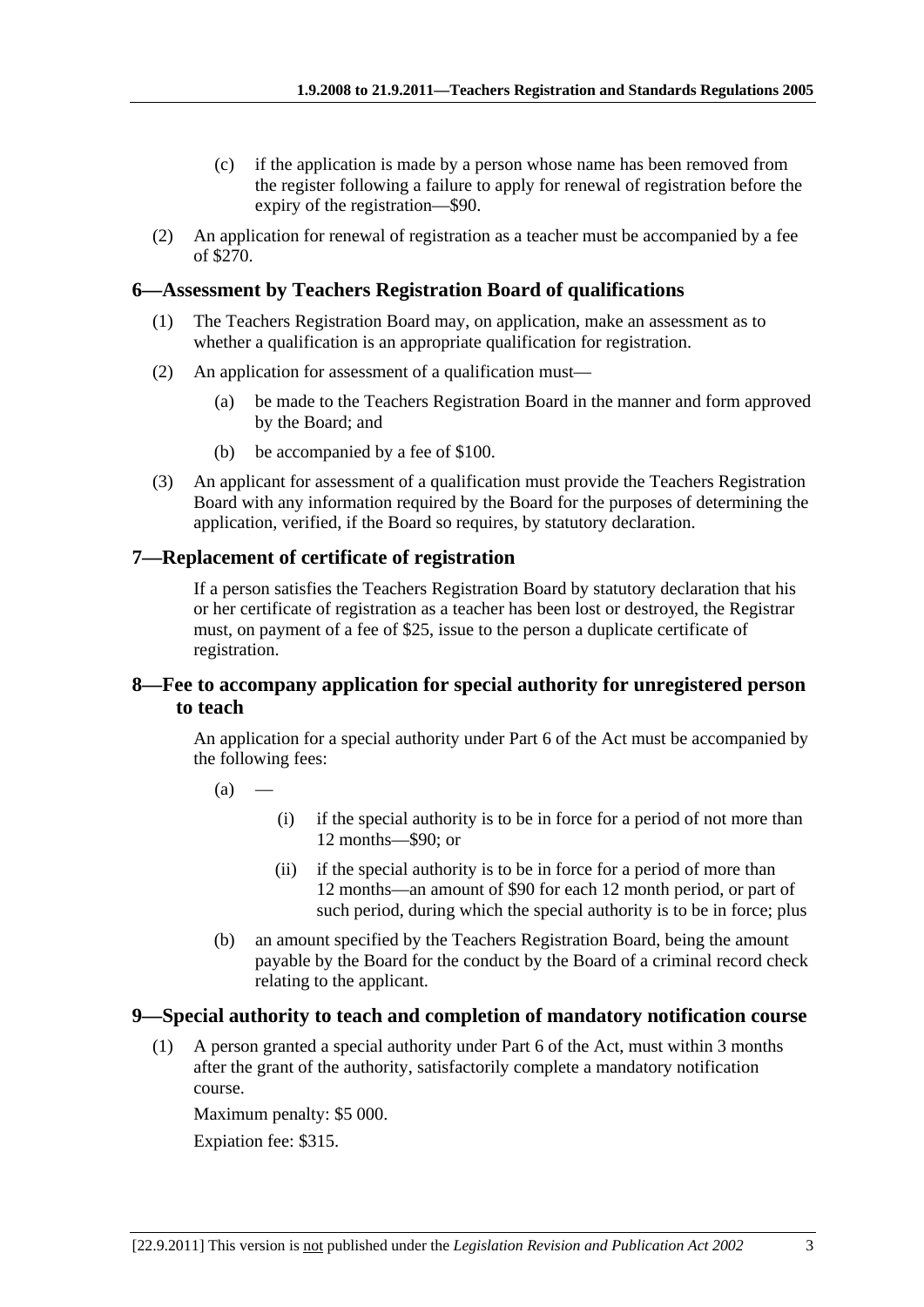- <span id="page-3-0"></span> (2) However, [subregulation \(1\)](#page-2-0) does not apply to a person if the person's application for a special authority was made—
	- (a) before 1 March 2006; or
	- (b) within 12 months after having satisfactorily completed a mandatory notification course.

#### **10—Remission of fees**

The Teachers Registration Board may, if satisfied that reasonable cause exists for doing so, remit a fee prescribed by these regulations in whole or in part.

#### **11—Information to be reported by employers relating to unprofessional conduct or incapacity**

For the purpose of section 37(1) or section 39(1) of the Act, the report to the Teachers Registration Board must contain (in addition to the information required under that section)—

- (a) the name, address and teacher registration number of the teacher; and
- (b) the name and address of the school or other place at which the teacher is (or was at the relevant time) employed; and
- (c) the names and addresses of all persons who the employer believes may be able to give material evidence relevant to the question of the teacher's alleged unprofessional conduct or incapacity, as the case may be.